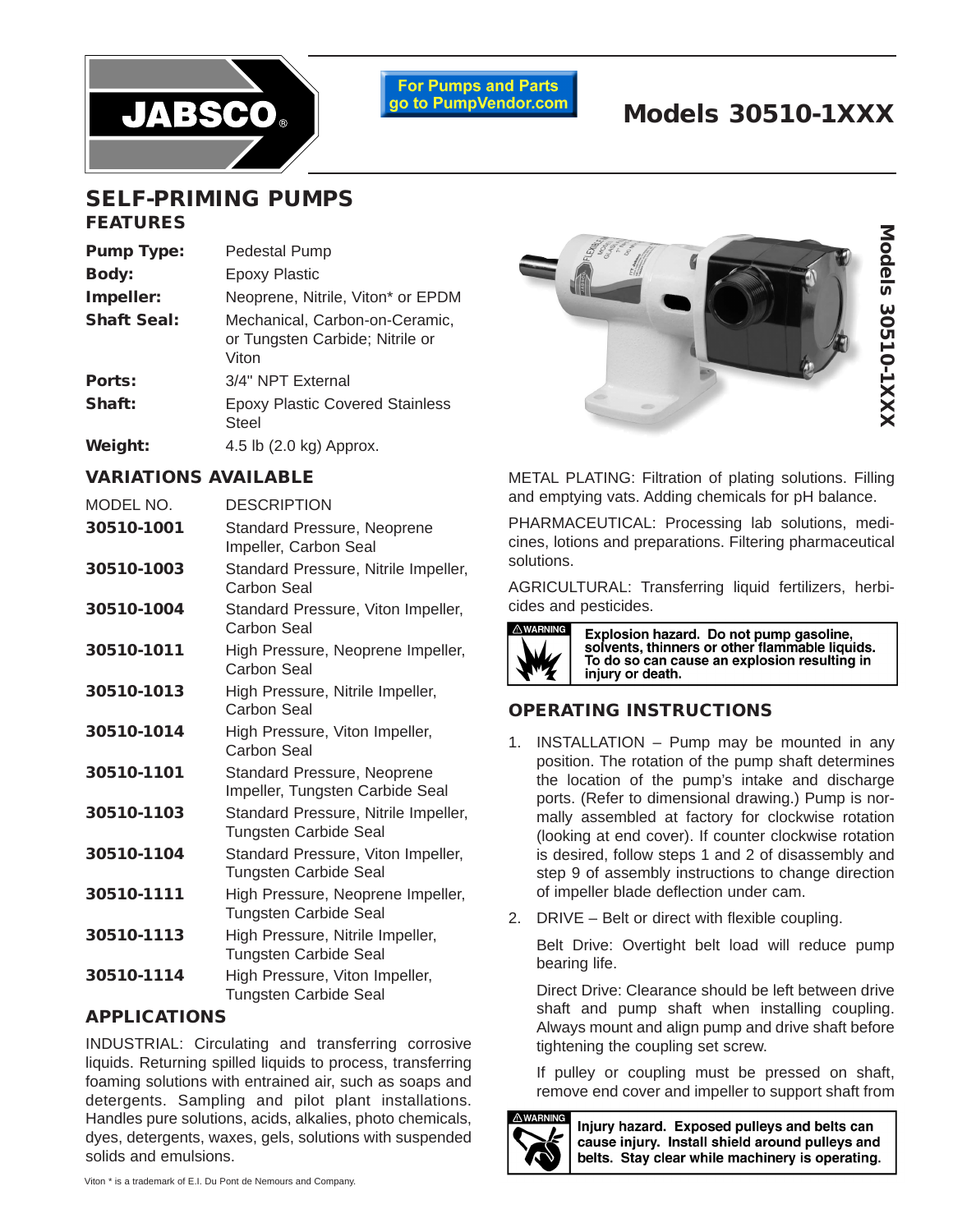## **OPERATING INSTRUCTIONS (continued)**

impeller end during press operation. Do not hammer pulley or coupling on shaft; this may damage bearing or seal.

Capacitor start motor is required to overcome starting torque of impeller.

- 3. SPEEDS 100 RPM to the maximum shown in the performance curves. For longer pump life, operate at lowest possible speeds. Lower speeds are required for viscous liquids. Contact the factory for proper speeds and horsepower requirements.
- 4. SELF-PRIMING Primes at low or high speeds. For vertical dry suction lift of 10 feet (neoprene/nitrile/ viton) – 6 feet (viton/EPDM), a minimum of 860 RPM is required. Pump will produce suction lift up to 22 feet when wet. BE SURE SUCTION LINES ARE AIRTIGHT OR PUMP WILL NOT SELF-PRIME.
- 5. DISCHARGE When transferring liquids further than 25 feet, use one size larger discharge line than discharge port size.
- 6. RUNNING DRY Unit depends on liquid pumped for lubrication. DO NOT RUN DRY for more than 30 seconds. Lack of liquid will damage the impeller.
- 7. CHEMICAL COMPATIBILITY Consult the Chemical Resistance Guide in the JABSCO Industrial Pump Catalog (available upon request from ITT Jabsco) or factory for proper body materials and impeller compounds. If corrosive fluids are handled, pump life will be prolonged if pump is flushed with a neutralizing solution after each use or after each work day. A Tungsten Carbide Seal variation is available for pumping liquids that contain abrasives or are highly corrosive.
- 8. PRESSURES Consult Performance Curves for maximum recommended pressures for pumps in continuous operation. If pressures exceed those shown, consult the factory.
- 9. TEMPERATURES The operating temperature limits of the pump depend on the impeller compound. The following ranges apply: Neoprene - 45° to 180° F ( $7^{\circ}$  to 82 $^{\circ}$  C), Nitrile -  $50^{\circ}$  to 180 $^{\circ}$  F (10 $^{\circ}$  to 82 $^{\circ}$  C), Viton - 60° to 180°F (15° to 82°C), EPDM - 45° to 185°F (7° to 85°C).
- 10. IMPELLER TORQUE The torque required to initiate rotation of a new impeller in a dry pump body is:

Standard Pressure Impeller (14281-Series):

Forward = 1.5 pounds force-feet

Reverse = 4.3 pounds force-feet

High Pressure Impeller (8980-Series):

Forward = 3.0 pounds force-feet

Reverse = 6.9 pounds force-feet

These values may vary slightly due to impeller compounding, blade set, and body material of construction. Consult factory for more information.

11. SPARE PARTS – To avoid costly shutdowns, keep a spare JABSCO impeller, seal and O-ring set on hand.

#### **SERVICE INSTRUCTIONS**

#### **DISASSEMBLY**

- 1. Remove the four end cover screws. Remove end cover and O-ring.
- 2. Remove the four screws holding the body to the bearing housing flange. Slide body, complete with impeller and wearplate, from pedestal and shaft.
- 3. Remove mechanical seal by inserting two screwdrivers behind seal collar, and gently lever collar and seal assembly forward on shaft. Use extreme care not to mar shaft surface. Remove seal seat and rubber cup from recess in wearplate.
- 4. From the drive end of the bearing housing, pry out bearing seal by inserting a screwdriver blade between OD of the seal and housing. Remove retaining ring. Very carefully withdraw shaft and bearing assembly.
- 5. Remove inner bearing seal and retaining ring.
- 6. To remove bearings from shaft an arbor press is required. If an arbor press is not available then a bearing extractor may be used. Supporting inner race of bearing, apply a steady pressure on shaft until bearing slides free. Repeat this procedure to remove second bearing.

#### **ASSEMBLY**

- 1. To replace bearing on shaft. Support ball bearing on its inner race and locate shaft onto bearing. Apply a steady pressure to the shaft until bearing locates against shoulder on shaft. Repeat for second bearing.
- 2. Fit retaining ring and bearing seal into impeller end of bearing housing. Spring on bearing seal to face outwards.
- 3. Apply bearing grease around and between bearings, filling cavity between bearings two thirds full. Smear grease on shaft where bearing seal locates. Push shaft and bearing assembly into bearing housing.
- 4. Replace retaining ring and outer bearing seal with spring facing outwards.
- 5. Replace mechanical seal by sliding spacer onto shaft up to locating shoulder, then smear shaft with light lubricating oil. Push on seal gently until it engages with spacer. Fit rubber cup and seal seat into wearplate.
- 6. Insert impeller in pump body, fit O-ring in each end of the pump body. Fit wearplate to body.
- NOTE: A gap should be maintained between bearing housing and body. DO NOT overtighten screws.
- 7. Slide wearplate and body assembly over shaft. Fit body to pedestal with screws. Torque screws to 10 IN - lbs.
- NOTE: Do not overtighten screws, Cracking of pump body may occur.
- 8. Fit end cover and end cover screws. Torque screws to 10 IN - Ibs.
- 9. Changing Pump Rotation (looking at end cover): Clockwise Rotation: Insert impeller into pump body with blades bending counterclockwise.

Counterclockwise Rotation: Insert impeller into pump body with blades bending clockwise.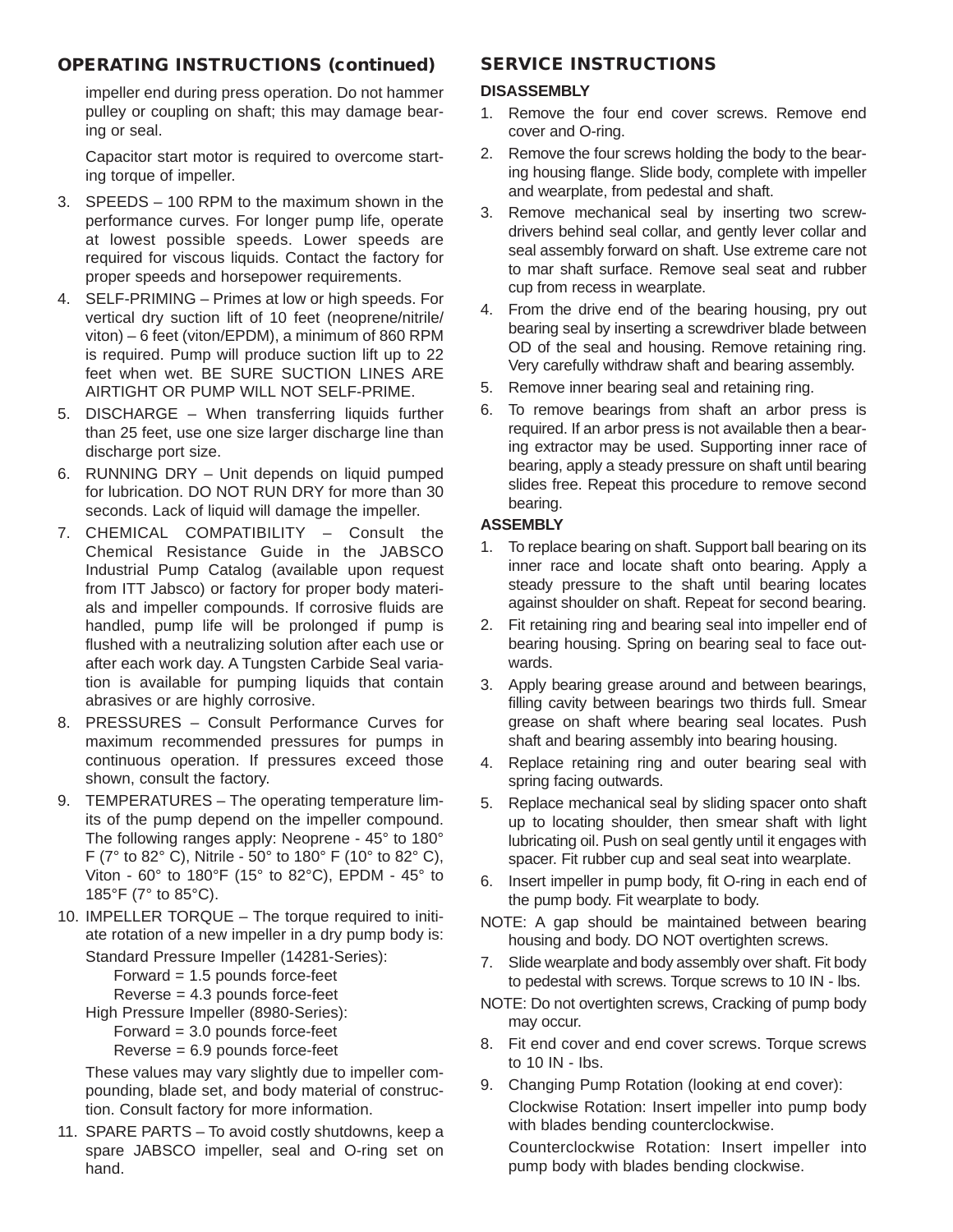

## **PARTS LIST**

| <b>Key</b>     |                        | <b>Description</b>            | Qty. Req.      | <b>Part Number</b> |
|----------------|------------------------|-------------------------------|----------------|--------------------|
| 1              | <b>Bearing Housing</b> |                               | 1              | 18753-0183         |
| $\overline{2}$ | Body                   |                               | 1              | 18753-0188         |
| 3              | <b>End Cover</b>       |                               | 1              | 18753-0194         |
| 4              | Shaft                  |                               | 1              | 18753-0204         |
| 5              | Impeller:              |                               | 1              |                    |
|                |                        | Standard Pressure - Neoprene  |                | 14281-0001         |
|                |                        | Standard Pressure - Nitrile   |                | 14281-0003         |
|                |                        | Standard Pressure - Viton     |                | 14281-0004         |
|                |                        | Standard Pressure - EPDM      |                | 7614-0002          |
|                |                        | High Pressure - Neoprene      |                | 8980-0005          |
|                |                        | High Pressure - Nitrile       |                | 8980-0003          |
|                |                        | High Pressure - Viton         |                | 8980-0004          |
|                |                        | High Pressure - EPDM          |                | 8980-0002          |
| 6              | Spacer:                |                               | 1              | 18753-0221         |
| $\overline{7}$ | Seal Seat:             | <b>Nitrile</b>                | 1              | 18753-0233         |
|                |                        | Ceramic Viton                 |                | 18753-0234         |
| 8              | Seal Mech.:            | Carbon - Nitrile              | 1              | 18753-0241         |
|                |                        | Carbon - Viton                |                | 18753-0242         |
|                |                        | Tungsten Carbide - Nitrile    |                | 18753-0243         |
|                |                        | Tungsten Carbide - Viton      |                | 18753-0244         |
| 9              | <b>Bearing Seal</b>    |                               | $\overline{c}$ | 18753-0257         |
| 10             | O-Ring:                | <b>Nitrile</b>                | $\overline{2}$ | 18753-0261         |
|                |                        | Viton                         |                | 18753-0262         |
| 11             | <b>Retaining Ring</b>  |                               | $\overline{2}$ | 18753-0269         |
| 12             | Bearing                |                               | $\overline{2}$ | 18753-0273         |
| 13             | Screw Kit:             |                               | $\overline{1}$ | 18753-0284         |
|                | consists of            |                               |                |                    |
|                |                        | Screws, Hex Hd. M5 x 16mm (4) |                |                    |
|                |                        | Screws, Pan Hd. M5 x 16mm (4) |                |                    |
|                |                        | Washers, Flat M5 (4)          |                |                    |
|                |                        |                               |                |                    |